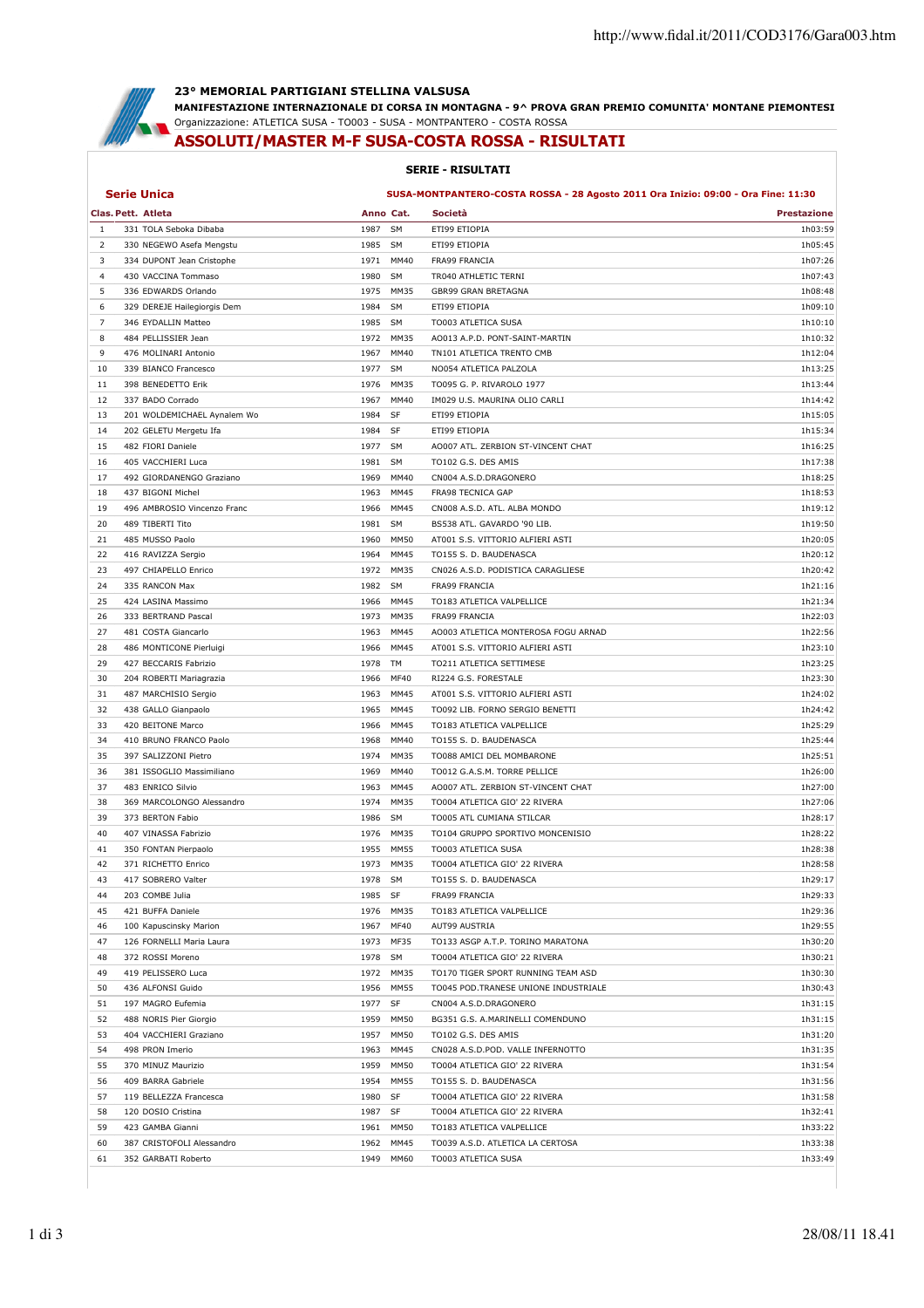| 62<br>63 | 363 TOSA Raffaello                          |              | 1952 MM55    | TO003 ATLETICA SUSA                                           | 1h34:02<br>1h34:31 |
|----------|---------------------------------------------|--------------|--------------|---------------------------------------------------------------|--------------------|
| 64       | 495 CAVALLO Pierangelo<br>380 CASTAGNO Ezio | 1962<br>1974 | MM45<br>MM35 | CN007 A.S.D.PODISTICA VALLE VARAITA<br>TO008 C.R.C. ALPIGNANO | 1h34:45            |
| 65       |                                             |              |              |                                                               | 1h35:14            |
| 66       | 358 MILAN Claudio                           | 1946<br>1955 | MM65<br>MM55 | TO003 ATLETICA SUSA                                           | 1h35:25            |
|          | 392 FAMA' Francesco<br>383 FISANOTTI Adolfo | 1962         | MM45         | TO062 G.S.P.T. 75<br>TO020 ATL. CHIERESE & LEO                |                    |
| 67       |                                             |              |              |                                                               | 1h35:32            |
| 68       | 129 PLAVAN Marina                           | 1961         | MF50         | TO155 S. D. BAUDENASCA                                        | 1h35:37            |
| 69       | 434 POLLIOTTI Luca                          | 1980         | SM           | VC024 CEDAS LANCIA VERRONE                                    | 1h35:40            |
| 70       | 491 RAINERI Agatino                         | 1954         | MM55         | CN004 A.S.D.DRAGONERO                                         | 1h35:43            |
| 71       | 364 VOTANO Antonio                          | 1955         | MM55         | TO003 ATLETICA SUSA                                           | 1h35:45            |
| 72       | 341 ANDREOLOTTI Mario                       | 1952         | MM55         | TO003 ATLETICA SUSA                                           | 1h35:57            |
| 73       | 391 STELLA Piero                            | 1959         | <b>MM50</b>  | TO058 G. P. DILETT. TAPPOROSSO                                | 1h36:08            |
| 74       | 413 GALLIANO Silvio                         | 1955         | <b>MM55</b>  | TO155 S. D. BAUDENASCA                                        | 1h36:16            |
| 75       | 418 TIBALDO Massimo                         | 1981         | SM           | TO155 S. D. BAUDENASCA                                        | 1h37:22            |
| 76       | 429 TOSELLO Pierluigi                       | 1957         | MM50         | TO230 CARIGNANO RUN                                           | 1h38:32            |
| 77       | 125 VIGNANI Paola                           | 1964         | MF45         | TO045 POD.TRANESE UNIONE INDUSTRIALE                          | 1h38:44            |
| 78       | 500 DEGIOVANNI Ugo                          | 1976         | MM35         | CN028 A.S.D.POD. VALLE INFERNOTTO                             | 1h39:08            |
| 79       | 388 RAFFAELLO Matteo                        | 1979         | SM           | TO045 POD.TRANESE UNIONE INDUSTRIALE                          | 1h39:33            |
| 80       | 344 CERICOLA Michelantonio                  | 1944         | MM65         | TO003 ATLETICA SUSA                                           | 1h40:15            |
| 81       | 199 GARELLI Anna Maria                      | 1954         | MF55         | CN004 A.S.D.DRAGONERO                                         | 1h40:32            |
| 82       | 432 FONTANA Bernardino                      | 1956         | MM55         | VC024 CEDAS LANCIA VERRONE                                    | 1h41:01            |
|          |                                             |              |              |                                                               |                    |
| 83       | 425 CORONA Massimo                          | 1963         | MM45         | TO190 GPD ALPINI DRUENTO                                      | 1h41:22            |
| 84       | 386 RUISI Giuseppe                          | 1961         | <b>MM50</b>  | TO036 GRUPPO SPORTIVO MURIALDO                                | 1h41:28            |
| 85       | 490 SCIOLLA Sergio                          | 1953         | MM55         | CN004 A.S.D.DRAGONERO                                         | 1h41:31            |
| 86       | 408 MILESI Jody                             | 1984         | TM           | TO134 POD DEGLI AMICI PIANEZZA TO                             | 1h41:34            |
| 87       | 374 DAGHERO Dario                           | 1956         | MM55         | TO005 ATL CUMIANA STILCAR                                     | 1h42:20            |
| 88       | 382 TOMLIN Brian                            | 1957         | MM50         | TO015 ATLETICA CANAVESANA                                     | 1h42:21            |
| 89       | 138 KUZMINSKA Katarzyna                     | 1976         | MF35         | TO044 BALANGERO ATLETICA LEGGERA                              | 1h43:02            |
| 90       | 422 CASTELLANO Ferruccio                    | 1954         | <b>MM55</b>  | TO183 ATLETICA VALPELLICE                                     | 1h43:13            |
| 91       | 375 MAZZAROL Mirko                          | 1980         | <b>SM</b>    | TO005 ATL CUMIANA STILCAR                                     | 1h43:22            |
| 92       | 400 NICOLINTI Bartolomeo                    | 1953         | MM55         | TO095 G. P. RIVAROLO 1977                                     | 1h43:30            |
| 93       | 123 SIDOTI Rosina                           | 1957         | MF50         | TO044 BALANGERO ATLETICA LEGGERA                              | 1h43:38            |
| 94       | 402 DALMASSO Gilberto                       | 1957         | MM50         | TO102 G.S. DES AMIS                                           | 1h44:02            |
| 95       | 401 PAULON Tiziano                          | 1942         | MM65         | TO099 PODISTICA NONE                                          | 1h45:10            |
| 96       | 435 AMORE Gabriele                          | 1969         | MM40         | VC056 A.S.D. PODISMO DI SERA                                  | 1h45:15            |
|          |                                             |              |              |                                                               |                    |
| 97       | 433 FREZZATO Matteo                         | 1983 SM      |              | VC024 CEDAS LANCIA VERRONE                                    | 1h45:15            |
| 98       | 376 PIACENZA Ezio                           | 1946         | MM65         | TO005 ATL CUMIANA STILCAR                                     | 1h45:20            |
| 99       | 428 BATTISTA Giustiniano                    | 1958         | MM50         | TO224 A.S.D. PODISTICA TORINO                                 | 1h45:37            |
| 100      | 348 FONTAN Giulio                           | 1949         | MM60         | TO003 ATLETICA SUSA                                           | 1h46:22            |
| 101      | 414 LONG Ettore                             | 1951         | MM60         | TO155 S. D. BAUDENASCA                                        | 1h47:03            |
| 102      | 494 LAMBERTI Riccardo                       | 1964         | MM45         | CN007 A.S.D.PODISTICA VALLE VARAITA                           | 1h47:44            |
| 103      | 403 GUGLIELMINO Sergio                      |              | 1942 MM65    | TO102 G.S. DES AMIS                                           | 1h47:53            |
| 104      | 195 POLLAZZON Serena                        | 1985 SF      |              | BL010 A.ATL.DOLOMITI BELLUNO                                  | 1h47:56            |
| 105      | 366 ANTONIONO Piero                         |              | 1935 MM75    | TO004 ATLETICA GIO' 22 RIVERA                                 | 1h48:10            |
| 106      | 493 CHIAPELLO Sergio                        | 1953         | MM55         | CN004 A.S.D.DRAGONERO                                         | 1h48:22            |
| 107      | 198 LOPEZ H Josephine                       |              | 1962 MF45    | CN004 A.S.D.DRAGONERO                                         | 1h48:37            |
| 108      | 504 ARIAUDO Franco                          | 1979 TM      |              | CN045 A.S.D. MURAZZESE                                        | 1h48:43            |
|          |                                             |              |              |                                                               |                    |
| 109      | 135 FACCIOLI Genzianella                    | 1955         | MF55         | TO213 MAGIC TEAM MONTE BIANCO                                 | 1h49:15            |
| 110      | 356 MARIAZZI Flavio                         | 1965         | MM45         | TO003 ATLETICA SUSA                                           | 1h49:37            |
| 111      | 411 FERRERO Omar                            | 1980         | SM           | TO155 S. D. BAUDENASCA                                        | 1h50:19            |
| 112      | 426 CAPECELATRO Fabio                       | 1968         | MM40         | TO200 BASE RUNNING                                            | 1h51:54            |
| 113      | 206 DIDERO Paola                            | 1952         | <b>MF55</b>  | TO003 ATLETICA SUSA                                           | 1h53:59            |
| 114      | 412 FERRERO Valdo                           | 1954         | MM55         | TO155 S. D. BAUDENASCA                                        | 1h54:05            |
| 115      | 395 MARCHETTO Valerio                       | 1951         | MM60         | TO073 PODISTICA BUSSOLENO                                     | 1h55:29            |
| 116      | 128 COSTABEL Ivana                          | 1956         | <b>MF55</b>  | TO155 S. D. BAUDENASCA                                        | 1h56:55            |
| 117      | 399 GENTILE Francesco                       | 1978 SM      |              | TO095 G. P. RIVAROLO 1977                                     | 1h57:00            |
| 118      | 351 GAGNOR Giorgio                          | 1985 SM      |              | TO003 ATLETICA SUSA                                           | 1h59:20            |
| 119      | 355 LANTELME Pierluigi                      | 1955         | MM55         | TO003 ATLETICA SUSA                                           | 1h59:42            |
| 120      | 367 BERTOLO Angelo Henry                    | 1977 SM      |              | TO004 ATLETICA GIO' 22 RIVERA                                 | 2h02:14            |
| 121      | 368 COLETTA Francesco                       | 1956         | MM55         | TO004 ATLETICA GIO' 22 RIVERA                                 | 2h02:14            |
| 122      | 343 CASTELLINI Dario                        | 1978         | TM           | TO003 ATLETICA SUSA                                           | 2h03:40            |
|          |                                             |              |              |                                                               |                    |
| 123      | 124 CAMMALLERI Ignazia                      | 1966         | MF45         | TO045 POD.TRANESE UNIONE INDUSTRIALE                          | 2h04:19            |
| 124      | 385 RICIPUTO Giuseppe                       | 1949         | MM60         | TO036 GRUPPO SPORTIVO MURIALDO                                | 2h05:18            |
| 125      | 406 VERCELLINO Angelo                       | 1947         | MM60         | TO102 G.S. DES AMIS                                           | 2h05:47            |
| 126      | 139 VILLELLA Maria Grazia                   | 1966         | MF45         | NA078 ASD A.S.A. DETUR NAPOLI                                 | 2h05:57            |
| 127      | 384 CAPITANEO Umberto                       | 1967         | MM40         | TO036 GRUPPO SPORTIVO MURIALDO                                | 2h06:01            |
| 128      | 121 MAZZAROL Marika                         | 1974         | MF35         | TO005 ATL CUMIANA STILCAR                                     | 2h06:08            |
| 129      | 131 CAFFARATTI Irene                        | 1960         | <b>MF50</b>  | TO183 ATLETICA VALPELLICE                                     | 2h11:50            |
| 130      | 396 ZARPELLON Luigino                       | 1943         | MM65         | TO073 PODISTICA BUSSOLENO                                     | 2h13:02            |
|          | 134 IDDON Judith                            |              |              |                                                               |                    |